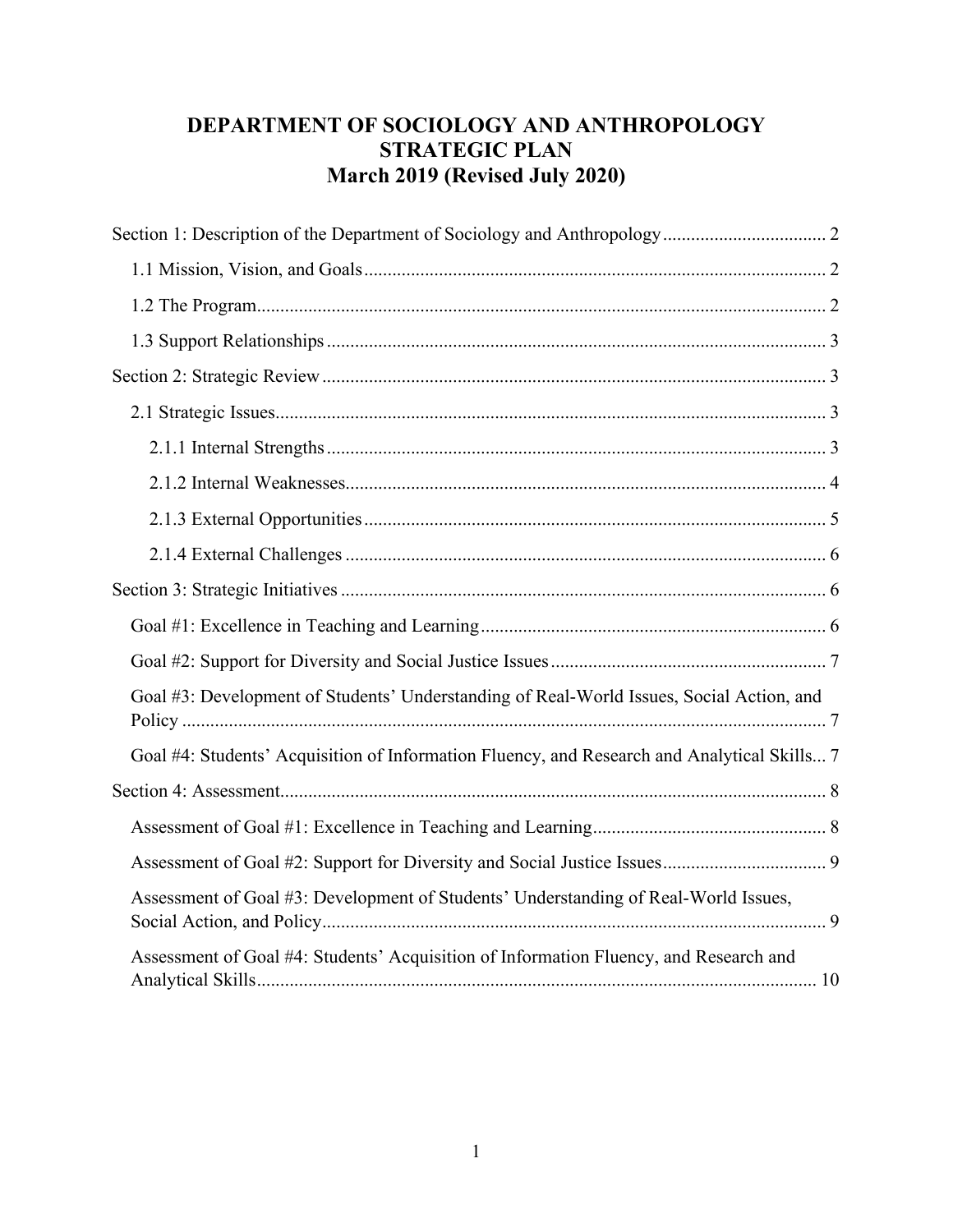# <span id="page-1-0"></span>**Section 1: Description of the Department of Sociology and Anthropology**

## <span id="page-1-1"></span>**1.1 Mission, Vision, and Goals**

Five full-time faculty members, (two tenured associate professors and three non-tenure track professors) and one part-time administrative assistant comprise the sociology and anthropology (S/A) department. As of May 2020, it had 30 majors and 21 minors. In 2019-2020, S/A courses serviced 642 students with 4.83 full-time faculty members.

The S/A department supports the college's liberal arts' goals and mission, including community, diversity, justice, and service. The department's mission is to foster in its students: a) curiosity; b) open-mindedness; c) respect for other cultures and experiences; and d) engagement with pressing social problems and the world's greatest challenges. It focuses on sociology's ability to foster in students the skills to analyze "public issues that underlie private troubles" and anthropology's capacity to promote cultural understanding (Mills, C.W., 1959). The department prepares students for graduate school and professional programs, and the 21st century workplace. The S/A department produces life-long learners who think critically, analytically, and independently.

S/A faculty envision a department that focuses on four unifying themes - global issues, diversity, social policy, and social justice. Students gain a foundation in each discipline, giving them the ability to understand domestic and global cultures, institutions, and various forms of inequality. The department prepares students to be able to define and solve the greatest challenges of our times by understanding the complexity of social and cultural processes. By drawing on the strengths of both disciplines, including their theories, basic concepts, and research methodologies, its curriculum serves students and interdisciplinary programs.

To achieve its mission and work towards its vision, the department established the following goals:

Goal 1: Excellence in teaching and learning

Goal 2: Support for diversity and social justice issues

Goal 3: Development of students' understanding of real-world issues, social action, and policy

Goal 4: Students' acquisition of information fluency, research and analytic skills

#### <span id="page-1-2"></span>**1.2 The Program**

The S/A department's course offerings and major support its aims, mission, and expectations. Reflective of the department's emphasis on diversity, social justice, social policy, community service, health, and research skills, its courses include "Social Inequality," "Race and Ethnicity," "Social Problems," "Kinship and Marriage," "Family Dynamics," "Criminology," "Drugs and Society," "Globalization," "Urban Anthropology," "Economic Anthropology," "Sociology of Medicine," "Death and Dying," "Body Perspectives," "Environmental Anthropology," "Sociology of Aging" and "Sustainability and Human Nature."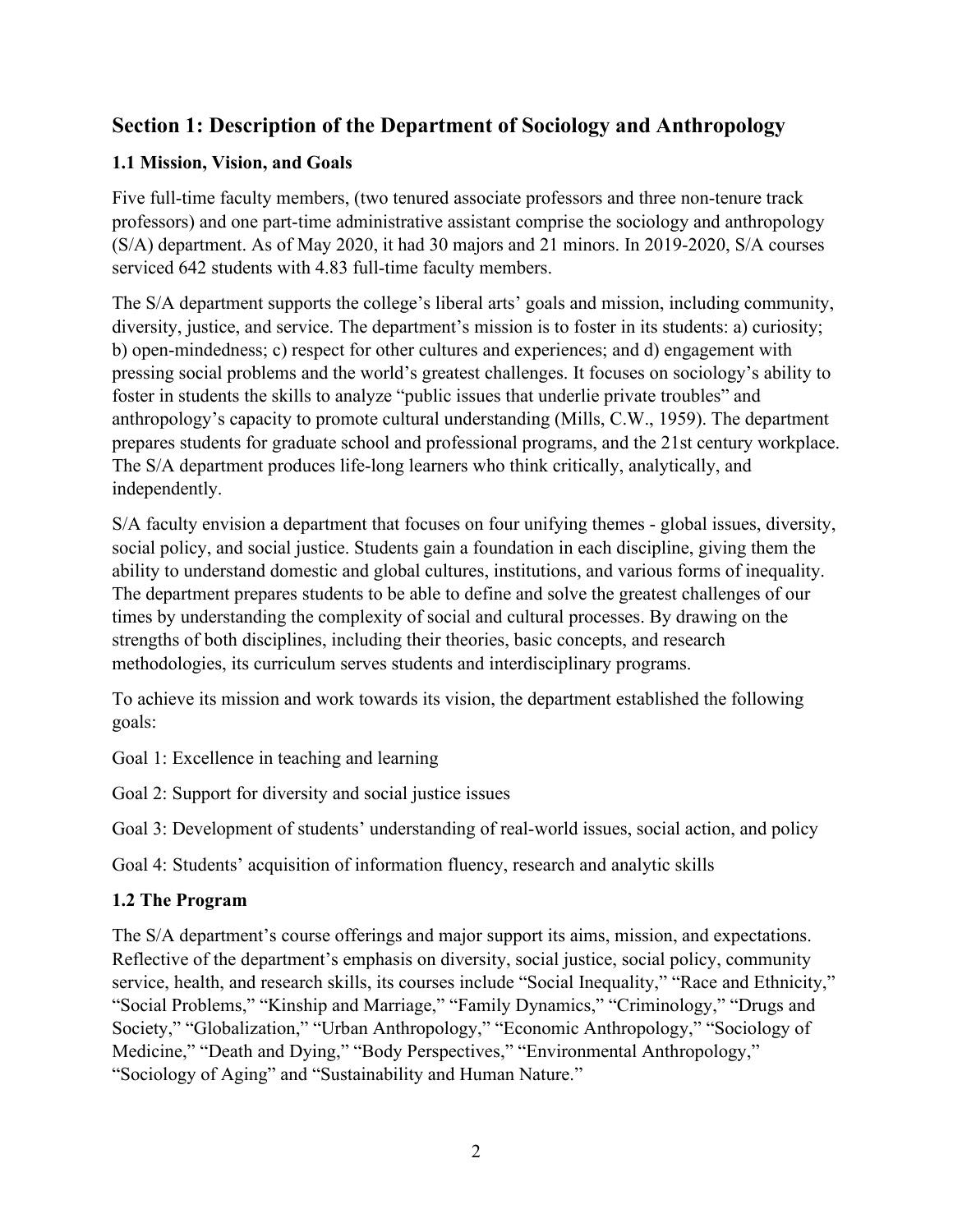In addition to four electives and two introductory courses ("Introduction to Sociology" and "Cultural Anthropology"), S/A majors are required to take two theory courses ("Sociological Theory" and "Anthropological Theory"), and "Research Methods." The senior capstone course ties the major together, requiring students to independently collect data and conduct their own ethnographic research, analyze their data, link their data to conceptual issues and theory, formulate a clear argument based on their data, and write a final paper which is the equivalent of an undergraduate thesis.

# <span id="page-2-0"></span>**1.3 Support Relationships**

The S/A department does not require courses outside the department to complete the S/A major. Many interdisciplinary programs on campus, however, require S/A courses or count them as electives. They contribute to Japanese Studies, African Studies, Latin American, Latinx, and Caribbean Studies, Gender, Women, and Sexuality Studies, Peace, Conflict, and Justice Studies, Public Health, and Environmental Studies.

Departmental course offerings also support the Education and Nursing majors. S/A courses are recommended for pre-law students and required, key courses for several pre-professional programs in the health sciences. The revised Medical College Admission Test's (MCAT) now has a section on behavioral and social sciences that focuses on sociology and psychology. This makes S/A courses (especially "Introduction to Sociology") a required, key part of the premedicine curriculum.

Many campus offices support the department by providing technical, administrative or specialized services. The Gustavus Technology Services, Office of Advancement, the library, Research and Sponsored Programs, the Center for Inclusive Excellence, the Kendall Center, and many other offices offer invaluable services to the department. Faculty also work closely with the Academic Support Center and Gustavus Center for Career Development in advising students.

# <span id="page-2-1"></span>**Section 2: Strategic Review**

# <span id="page-2-2"></span>**2.1 Strategic Issues**

In 2019, the S/A department held three strategic planning retreats in preparation for its ten-year review. Faculty discussed and collaborated on a Strengths, Weaknesses, Opportunities, and Threats (SWOT) analysis to summarize and analyze strategic issues for the department.

# <span id="page-2-3"></span>**2.1.1 Internal Strengths**

The department's greatest strength is its faculty. It has well-qualified faculty who are wellqualified and deeply committed to excellence in teaching at all levels and for all students. S/A faculty have a depth of teaching experience, global and interdisciplinary expertise and interests, and specializations in social policy and inequality (e.g., public health, social gerontology, family, workplace transformations, environmental sustainability, and links between social inequality and the criminal justice system).

Drawing on their knowledge and experience, department faculty develop students' critical thinking skills and their ability to examine complex cultural issues from a range of perspectives.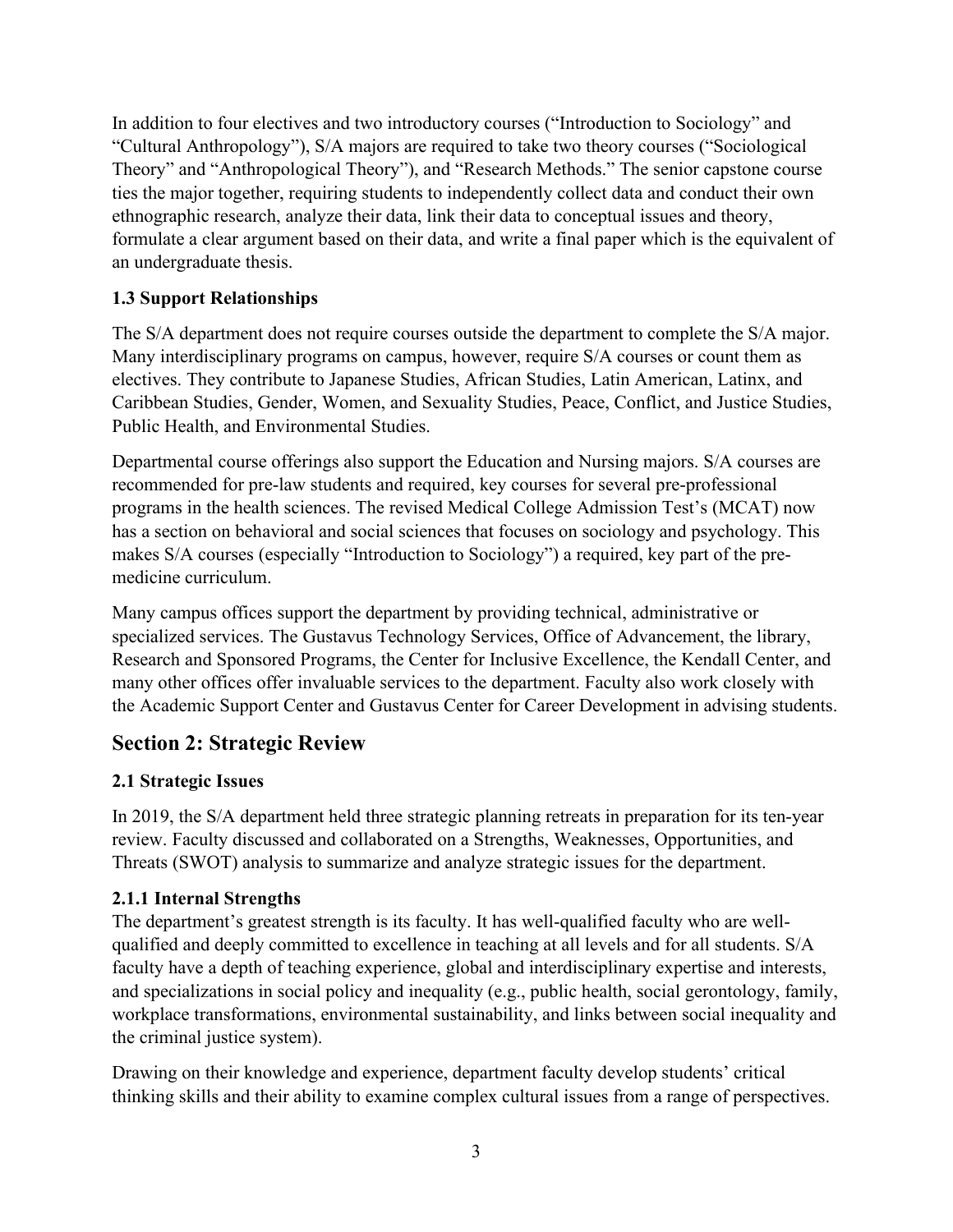In their courses, they incorporate public policy issues and debates, discuss the linkages between public policy and social inequality and systems of power, and do an effective job teaching basic research methods and qualitative data collection (e.g., ethnography and qualitative interviewing) and analysis.

The department aims to foster academic excellence in students. Its faculty provide them with high-quality, innovative learning opportunities that develop students' intellectual curiosity. Its classes offer multiple modalities of teaching and include learning opportunities on campus and off campus. The department houses chapters of two national honor societies – the sociological honor society, Alpha Kappa Delta, and the anthropological honor society, Lambda Alpha.

The faculty's expertise and devotion to teaching is reflected in a growing number of majors. The department has been making systematic efforts to recruit majors such as reaching out to interested students in S/A courses and publicizing the major in introductory courses, around campus, and at the annual Majors and Minors Fair.

## <span id="page-3-0"></span>**2.1.2 Internal Weaknesses**

While the S/A department has many strengths, it faces significant challenges in several key areas. The most pressing challenge for the department is its chronic understaffing. Currently, the S/A department only has five members. Of these members, only two are tenure-line members, compared to five in 2012. Nevertheless, the department continues to teach significant numbers of students (642 students in AY 2019-2020), consistently having one of the highest enrollment/FTE ratios on campus (e.g., 133 in 2019-2020) and close to double the average enrollment/tenuretrack line ratio in 2018. From 2018-2020, S/A majors almost tripled to 32 and the minors grew to 21. The lack of staffing and consistently high enrollment/FTE ratios constrain the department's ability to grow and to serve its majors, its minors, students throughout the campus, and the college.

The department has difficulties staffing the required and elective courses for a major and minor that serves two distinct disciplines. It is difficult to provide a basic coverage of one, much less two disciplines, with the only five departmental faculty. The S/A department needs to offer a broader range of electives and more varied perspectives from within the two disciplines to give its majors and minors a solid academic foundation in sociology and anthropology. To fulfill student and majors' interests and needs, the department needs to have a community servicelearning course.

A significant problem for the department is the lack of a quantitative sociologist and an imbalance in the department's methodological offerings. Almost all sociology undergraduate programs nationally (including those at peer institutions) offer quantitative methods or basic statistics courses. The department, however, cannot offer them because the department lacks a sociologist with a quantitative background.

This lack of a quantitative sociologist means that S/A students' needs for quantitative methods are not being met at Gustavus. As the department's last 10-year review and employer surveys emphasize, quantitative proficiency is necessary for students to obtain jobs and acceptance into graduate school and professional programs. Although other social science departments on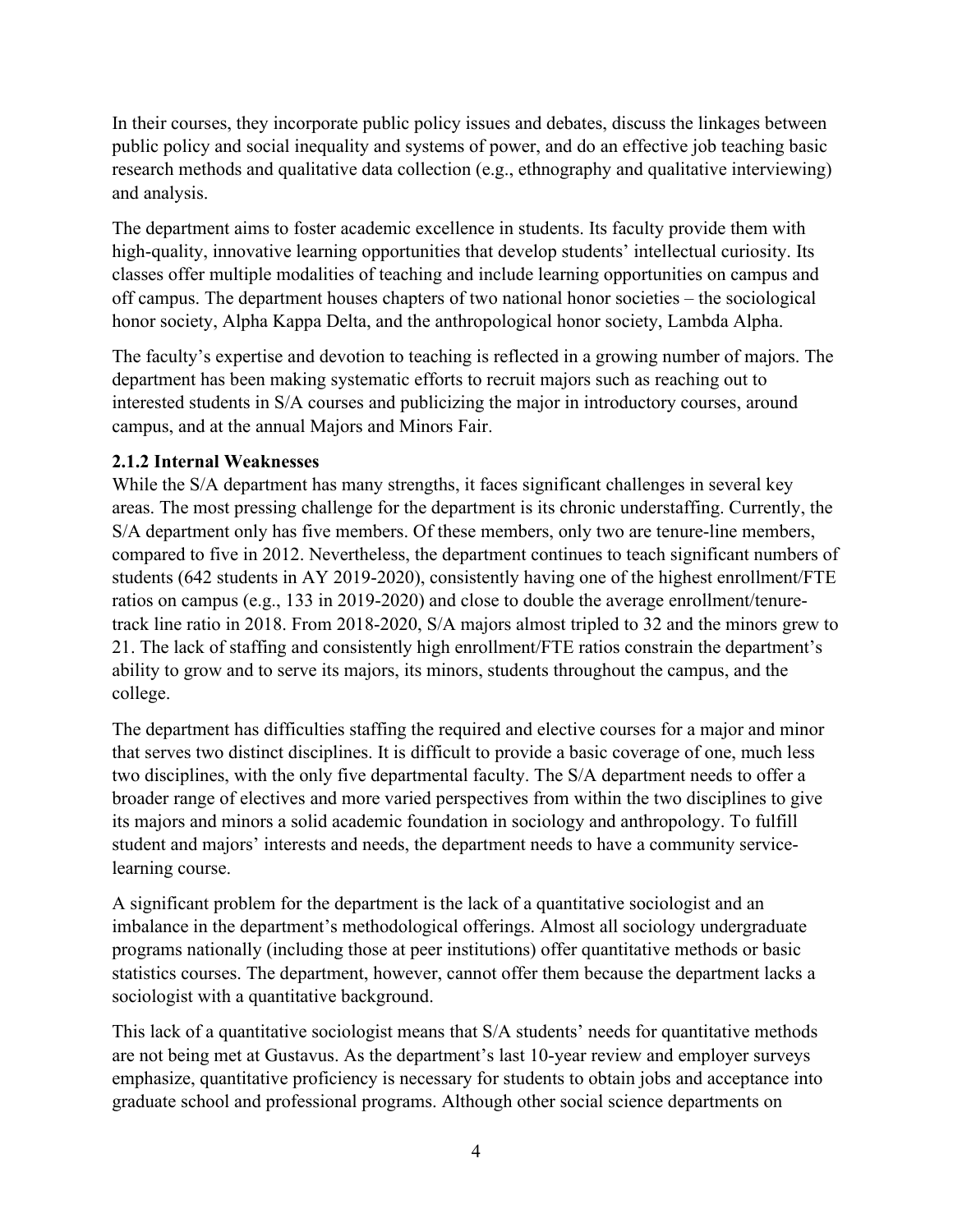campus offer courses in quantitative methods, these courses emphasize quantitative methods (e.g., experiments) that are not common in sociology. Not having a quantitative sociologist means that the department cannot give its students a varied, broad, and comprehensive set of methodological perspectives and skills. It also limits the types of research opportunities and student/faculty research that the department can offer its students. Having a sociologist, specializing in quantitative methods, would also further college's goal of developing students' abilities to evaluate, understand, and apply information through varied research methods.

Another challenge that the department faces is to better serve its students of color. Many (40% in 2019-2020) of S/A majors are students of color, including many first-generation college students. Because the department has a higher percentage of students of color than most other majors, its chronic understaffing disproportionately affects them and hinders the faculty's ability to advise and serve them.

#### <span id="page-4-0"></span>**2.1.3 External Opportunities**

Faculty have pursued professional development opportunities for improving their teaching. They regularly attend on-and off-campus workshops and training opportunities, and consult disciplinary teaching resources (e.g., the American Sociological Associations' TRAILS, an online peer reviewed library of teaching resources).

Surveys of prospective students and admissions data show a strong, consistent interest in sociology and anthropology. According to Provost Office's data, 878 prospective students indicated interest in sociology or anthropology (approximately 9% of prospective students) from 2017-2019. Consistent with the Gustavus data, 6.4% of prospective students nationally have an interest in sociology and almost 3% of them have an interest in anthropology, according to the nation-wide CIRP Freshman Survey (2013-2017). The interest from prospective students and the increase in majors reflect student interest in community service, social justice issues, and different cultures as well as a robust job market for graduates in sociology and anthropology.

The Bureau of Labor Statistics (BLS) and employer surveys show a strong market demand for sociologists and anthropologists. Alumni post-graduate successes demonstrate the usefulness of the S/A major, the knowledge that sociology and anthropology offer students, and the skills that the two disciplines teach them. Among the skills that the alumni data highlight as especially valuable for their postgraduate successes are research, information fluency, and communication competences, and the ability to think critically, analytically, and independently. This is not surprising given that employer surveys and BLS data highlight similar skills needed for students' postgraduate success, especially the ability to conduct data collection and analysis, to examine complex cultural issues from a range of perspectives, to critically assess different information sources, and to communicate effectively.

S/A faculty would like to continue to take advantage of on-campus and off-campus opportunities available for faculty-student research and interdisciplinary collaboration. Time and human resources, however, are constraints given the department's high full-time equivalent (FTE) faculty ratio and lack of tenure-track faculty.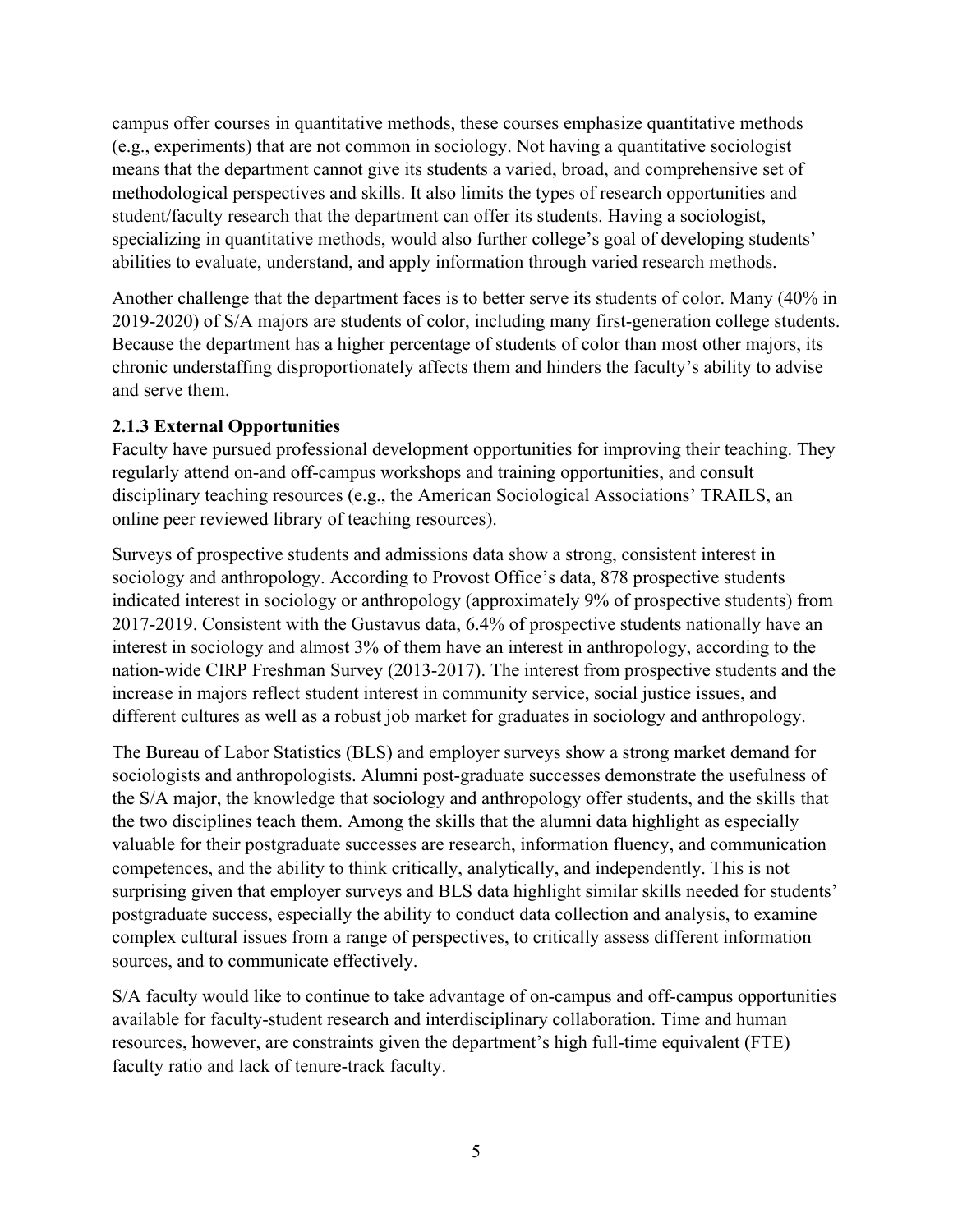#### <span id="page-5-0"></span>**2.1.4 External Challenges**

Geographic location is an external challenge that may negatively impact the department's ability to attract diverse faculty. St. Peter's rural and homogenous population is barrier to recruiting diverse faculty that could help serve S/A majors and the college.

Given that students and their parents are focused on well-remunerated careers, a degree in sociology and anthropology from a liberal arts college may be less attractive than a career-track program. Community college and on-line courses compete with liberal arts colleges for students who are concerned about student loan debt. The department realizes that other liberal arts colleges and ELCA church-related schools are also competitors for prospective students.

# <span id="page-5-1"></span>**Section 3: Strategic Initiatives**

The S/A department based its strategic initiatives on its four key goals. It seeks to enhance its strengths through continuing the excellent work that is currently taking place and taking better advantage of available opportunities. Department members also desire to work to overcome weaknesses and adapt to the challenges that the department faces.

#### <span id="page-5-2"></span>**Goal #1: Excellence in Teaching and Learning**

1.1 Foster academic excellence in students and provide them with high-quality, innovative learning opportunities

1.1.1 Provide a solid academic foundation in sociology and anthropology for students

1.1.2 Emphasize critical thinking and writing in S/A classes

1.1.3 Incorporate perspectives from multiple disciplines and makes interdisciplinary connections in S/A classes

1.1.4 Provide multiple modalities of learning in S/A classes

1.1.5 Include campus learning opportunities (e.g., Nobel Conference, Mayday, and Building Bridges) in S/A classes

#### 1.2 Support on-going professional development of faculty

1.2.1 Continue to develop the department's on-going peer mentor program

1.2.2 Encourage continual professional development of teaching skills and knowledge through the Kendall Center, professional associations, and workshops

1.3 Provide excellent, effective student advising

1.3.1 Relate S/A classes and advising to common careers and career paths

1.3.2 Continue to work with the Academic Support Center and Gustavus Center for Career Development

1.4 Review and strengthen the department's curriculum periodically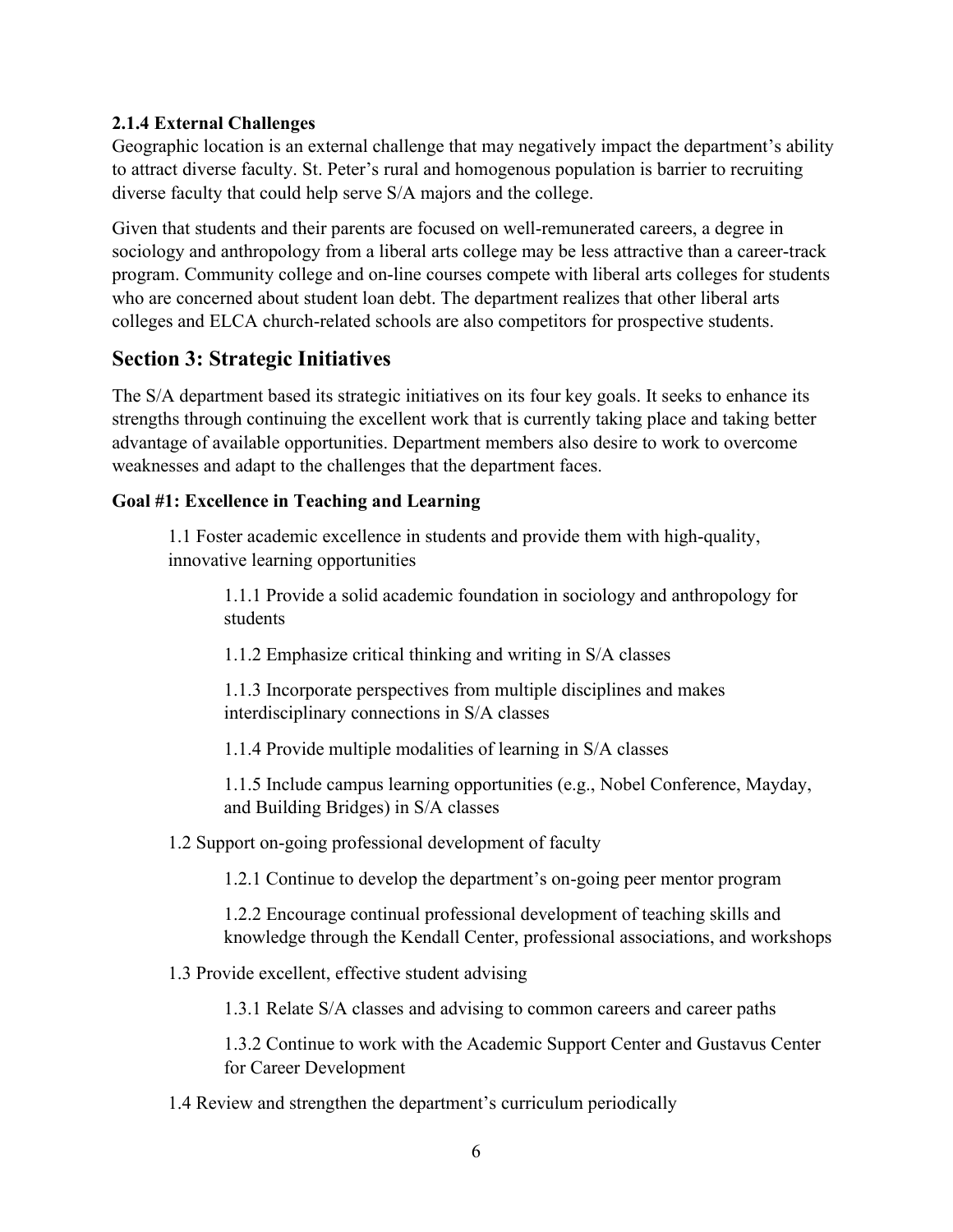1.4.1 Ensure a robust and varied selection of class offerings for students

1.4.2 Offer new, specialized sections of introductory courses (e.g., an introductory sociology course concentrating on medical professions to be piloted in Fall 2021)

#### <span id="page-6-0"></span>**Goal #2: Support for Diversity and Social Justice Issues**

2.1 Help students develop an appreciation of diverse perspectives and social justice

2.1.1 Include multiple, diverse perspectives in S/A classes

2.1.2 Integrate diversity and social justice issues into all S/A courses

2.1.3 Provide class activities and assignments that emphasize diversity and social justice

2.2 Help students acquire global and intercultural competencies

2.2.1 Encourage study abroad or internships that expand students' experiences

2.3 Recruit diverse faculty and students

2.4 Continue to request a faculty position focusing on race and ethnicity or immigration

## <span id="page-6-1"></span>**Goal #3: Development of Students' Understanding of Real-World Issues, Social Action, and Policy**

3.1 Build on the department's strengths in social and public action and policy (e.g., medical, environmental, criminal justice, and aging)

3.2 Develop students' abilities to recognize and address local, national, and global policy issues

3.2.1 Incorporate social and public policy issues and debates in S/A classes

3.2.2 Include research addressing societal and global problems in S/A classes

3.2.3 Link social and public policy to social inequality in courses

3.3 Include service-learning components in departmental courses

3.3.1 Build community partnerships for service learning

3.3.2 Plan and develop a "Sociology of Community" course

3.4 Plan to establish a social work minor

3.5 Develop a family science certification program

#### <span id="page-6-2"></span>**Goal #4: Students' Acquisition of Information Fluency, and Research and Analytical Skills**

4.1 Develop students' abilities to conduct independent research and data analysis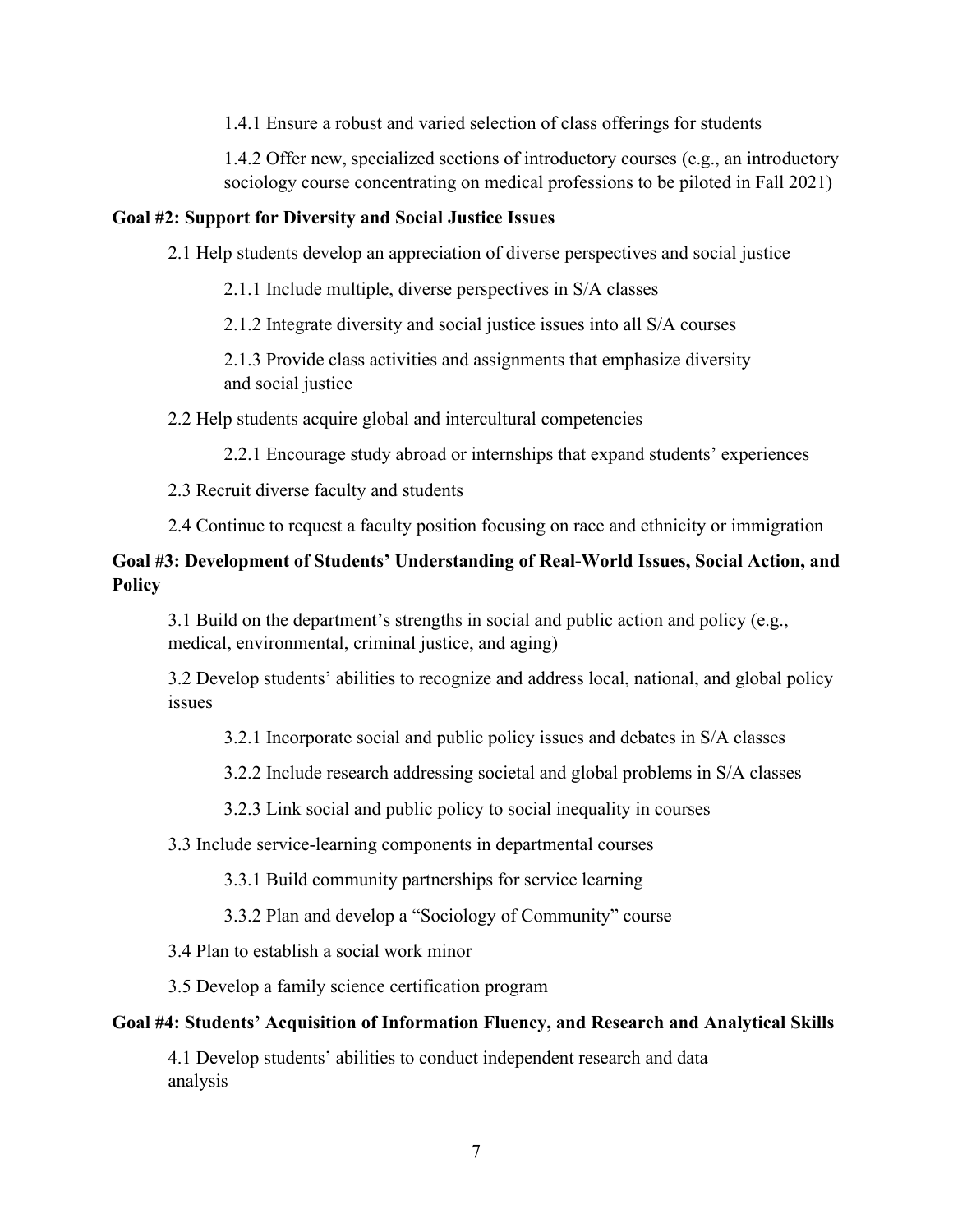4.1.1 Provide opportunities for independent student research in the "Research Seminar in Sociology and Anthropology" (S/A 399)

4.1.2 Promote opportunities and grants for student research

4.1.3 Encourage presentation and dissemination of student research

4.1.4 Support faculty-student research

4.1.4.1 Investigate opportunities and grants for student-faculty research (e.g., FYRE and Presidential)

4.1.4.2 Increase support for Qualitative Research Lab

4.2 Plan to develop information fluency and quantitative methods courses

4.2.1 Request a faculty position, emphasizing information fluency and quantitative methods

# <span id="page-7-0"></span>**Section 4: Assessment**

The S/A department already has several procedures in place to assess and evaluate the department's progress toward its strategic initiative's goals. These include assessments efforts, annual exit surveys of graduating seniors, alumni surveys, and periodic reviews of the department by the Provost's Office or external reviewers. Complementing these on-going efforts are goal-specific assessments (e.g., consultations with the Center for Inclusive Excellence about S/A courses, their syllabi, and their content). The following section details these efforts to assess the department's progress toward achieving its strategic plan's goals.

# <span id="page-7-1"></span>**Assessment of Goal #1: Excellence in Teaching and Learning**

- Examining course offerings to ensure that they are providing a solid foundation in sociology and anthropology
- Monitoring enrollment in S/A courses
- Tracking the number of S/A majors and minors
- On-going formal assessments of S/A courses, including surveys of a rotating subsection of S/A courses that carry general education credit, annual course-embedded assessments of the department's required courses, and yearly, in-depth course-embedded assessment of the major's capstone course, "Research Seminar in Sociology and Anthropology"
- Annual exit surveys of graduating S/A majors to assess what they have learned from the major and their perception of the department's curriculum and courses
- On-going analyses of data about S/A alumni and their career paths, including departmental alumni surveys and information from Advancement Office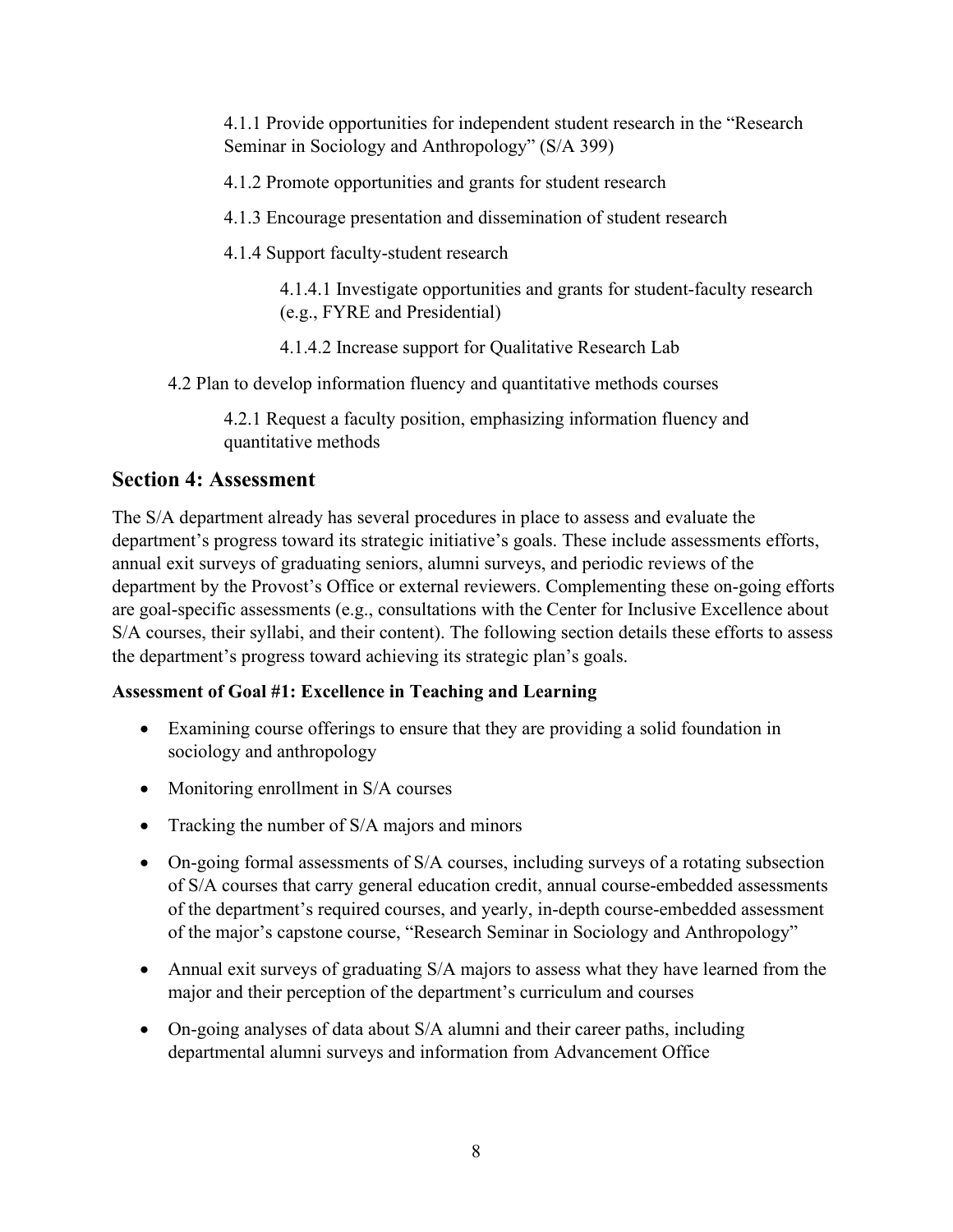- Periodic appraisals of the department's assessment plan to evaluate if its assessment tools are measuring excellence in teaching and learning
- Regular reviews of the department and its program by the Provost's Office or external reviewers (e.g., the department's 10-year external review)

#### <span id="page-8-0"></span>**Assessment of Goal #2: Support for Diversity and Social Justice Issues**

- Content analyses of course syllabi to assure that all S/A classes cover diversity and social justice issues comprehensively
- Consultations with the Center for Inclusive Excellence about S/A courses, their syllabi, and their content to make sure that diverse voices and perspectives are included in S/A courses
- Examining data about S/A majors and minors to ascertain if the department is continuing to attract and retain students of color as majors and minors
- Annual exit surveys of graduating S/A majors to assess what they have learned from the major, including their understanding about diversity and social justice issues
- On-going analyses of data about S/A alumni, including departmental alumni surveys and information from Advancement Office, to ascertain how S/A alumni are doing in their careers, especially those connected to diverse communities and social justice issues
- Periodic appraisals of the department's assessment plan to evaluate if its assessment tools are measuring students' understanding about diversity and social justice issues
- Regular reviews of the department and its program by the Provost's Office or external reviewers (e.g., the department's 10-year external review)

## <span id="page-8-1"></span>**Assessment of Goal #3: Development of Students' Understanding of Real-World Issues, Social Action, and Policy**

- Collection of data about the number of students who take part in IEX career explorations or semester‐long internships, and common internship sites for S/A students
- Tracking community partnerships and service sites where S/A students work, volunteer, or have internships
- Evaluating departmental contributions to campus efforts to increase students' community engagement
- Recording S/A faculty's community contributions and their use of campus and offcampus resources (e.g., workshops) about students' community engagement
- On-going formal assessments of S/A courses, including surveys of a rotating subsection of S/A courses that carry general education credit, annual course-embedded assessments